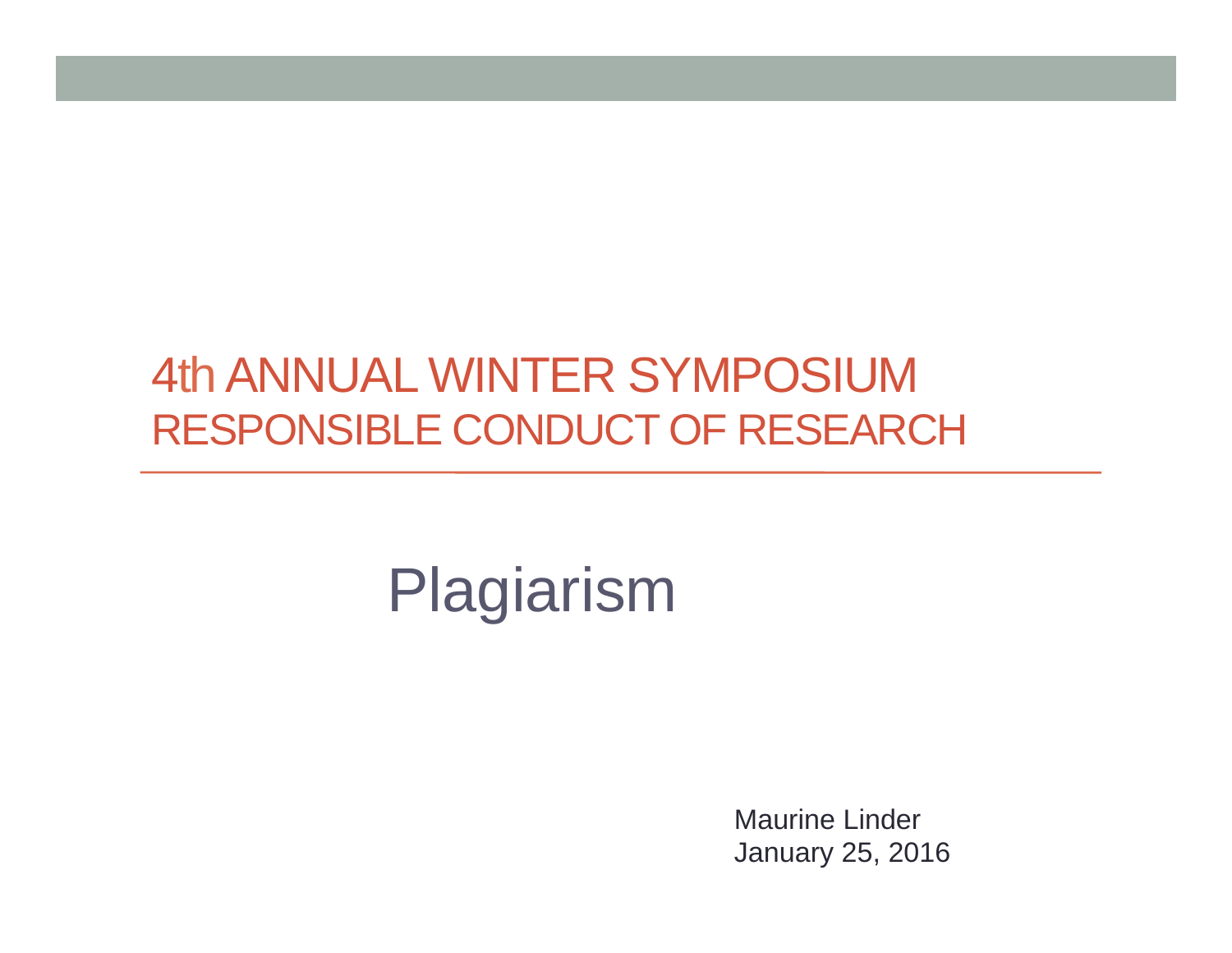Plagiarism: misrepresenting someone else's creative work (e.g. words, methods, pictures, ideas, or data) as one's own.

From Glossary of Commonly Used Terms in Research Ethics D.B. Resnik, NIEHS, NIH, May 2015 Based on Shamoo AE and Resnik DB, Responsible Conduct of Research, 3<sup>rd</sup> ed. (New York: Oxford University Press, 2015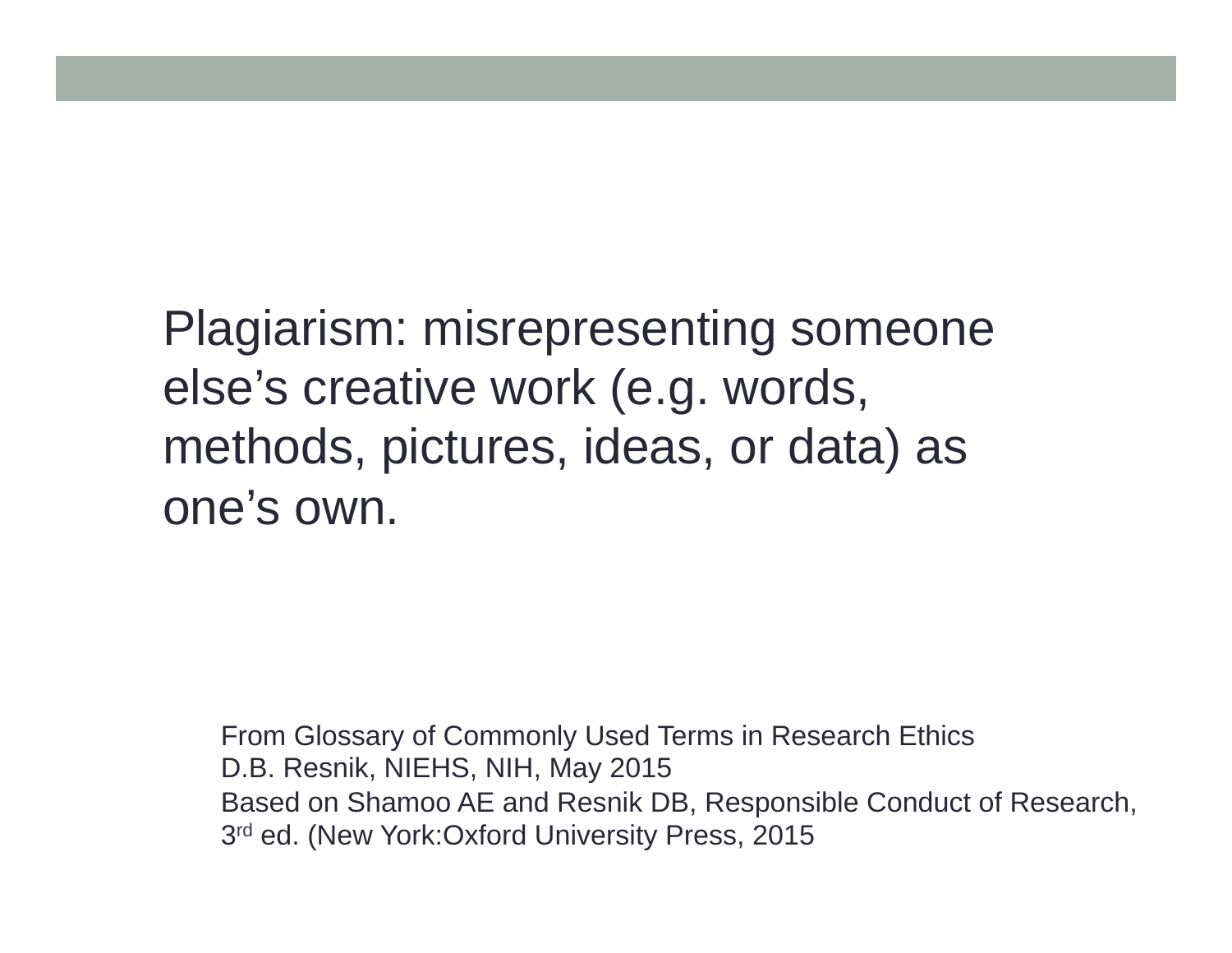## Research Misconduct

Department of Health and Human Services

- •Fabrication
- •Falsification
- •Plagiarism

Misrepresentation of another's work as one's own is a violation of the Cornell Code of Academic Integrity.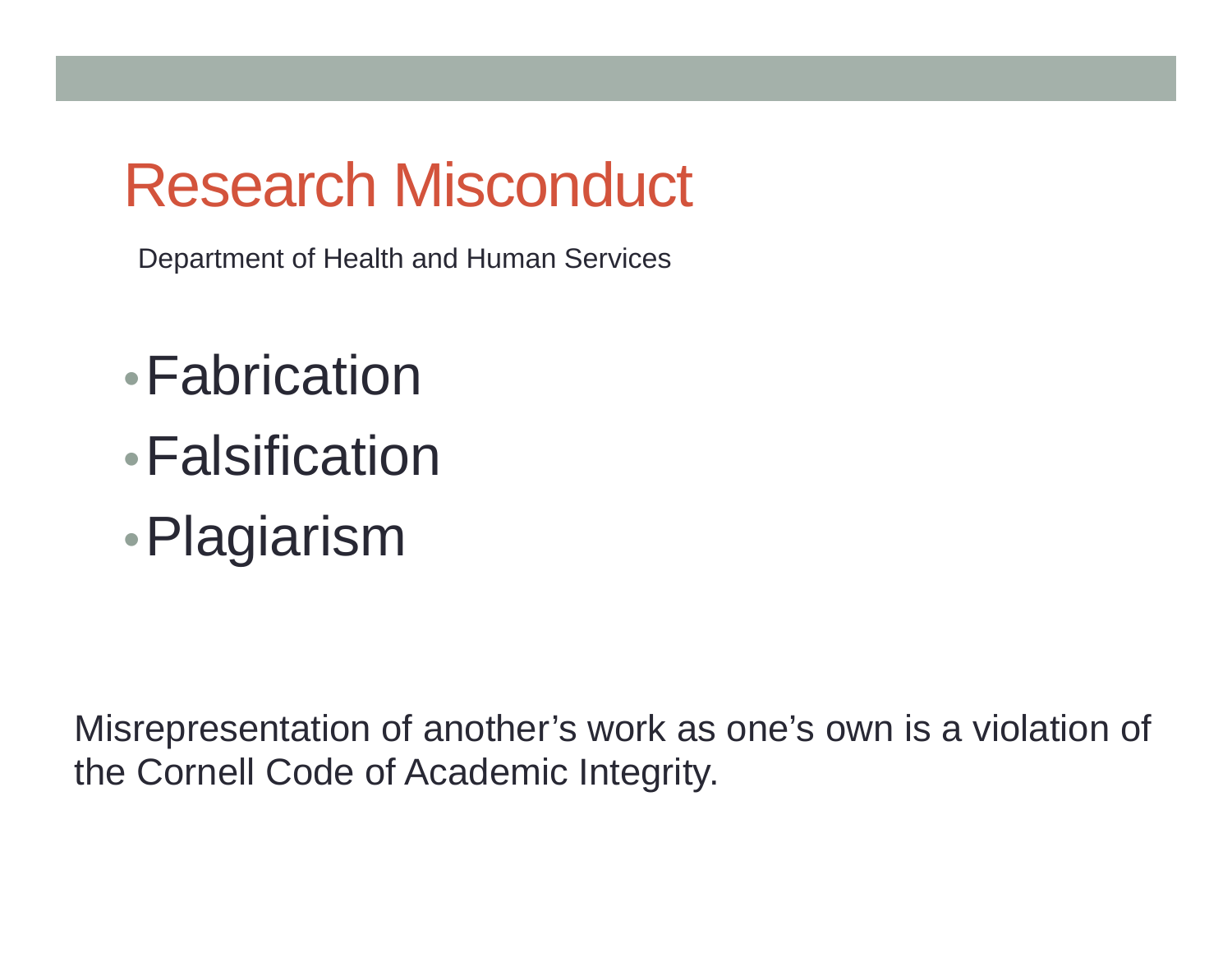#### **POLITICS**



#### How Senator John Walsh Plagiarized a Final Paper

Senator John Walsh of Montana took most of a 2007 final paper required for his master's degree from the United States Army War College from other sources without proper attribution. Mr. Walsh copies an entire page nearly word-for-word from a Harvard paper, and each of his six conclusions is copied from a document from the Carnegie Endowment for International Peace without attribution. JULY 23, 2014 | RELATED ARTICLE Story by JONATHAN MARTIN. Graphic by JOSH KELLER, MATTHEW ERICSON, and NICK CORASANITI.

Passages taken without attribution Passages with improper attribution, including using other authors' language without quotations.

|  |  | <b>The Committee of the Committee of the Committee of the Committee of the Committee of the Committee of the Committee of the Committee of the Committee of the Committee of the Committee of the Committee of the Committee of </b> |  |  | <b>TAXABLE PARADONE PROGRAM</b> |  | <b>Constitution of the Constitution of the Constitution of the Constitution of the Constitution of the Constitution</b> | Laurent and the contract of the contract of the contract of the contract of the contract of the contract of the |  |  |
|--|--|--------------------------------------------------------------------------------------------------------------------------------------------------------------------------------------------------------------------------------------|--|--|---------------------------------|--|-------------------------------------------------------------------------------------------------------------------------|-----------------------------------------------------------------------------------------------------------------|--|--|
|  |  |                                                                                                                                                                                                                                      |  |  |                                 |  |                                                                                                                         | 3 4 5 6 7 8 9 10 11 12 13 14 15 16 17                                                                           |  |  |

http://www.nytimes.com/interactive/2014/07/23/ us/politics/john-walsh-final-paper-plagiarism.html

#### Example of plagiarism of words and ideas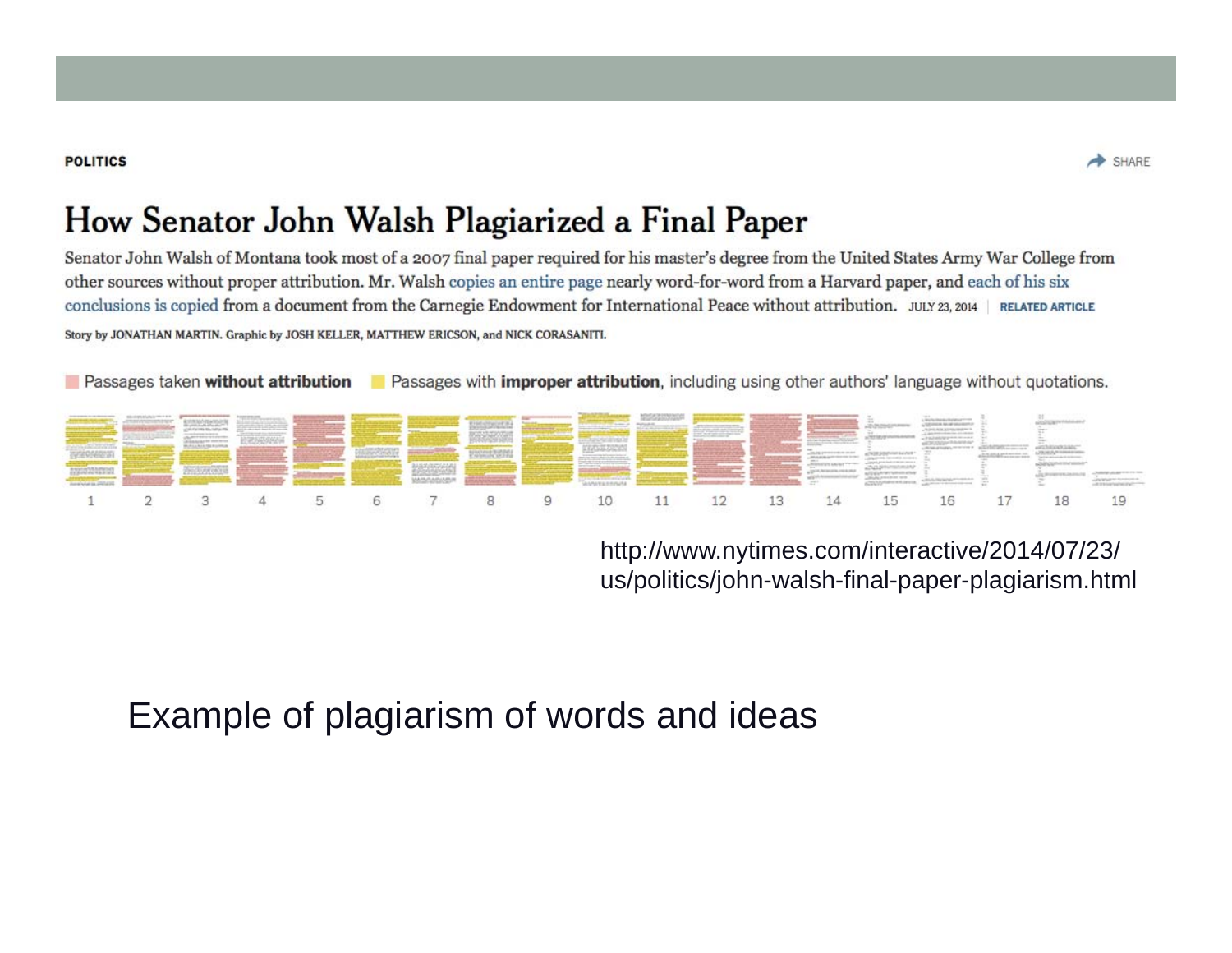### **Consequences**

- Withdrew from the senate race in August 2014
- In October 2014, the War College rescinded Senator Walsh's master's degree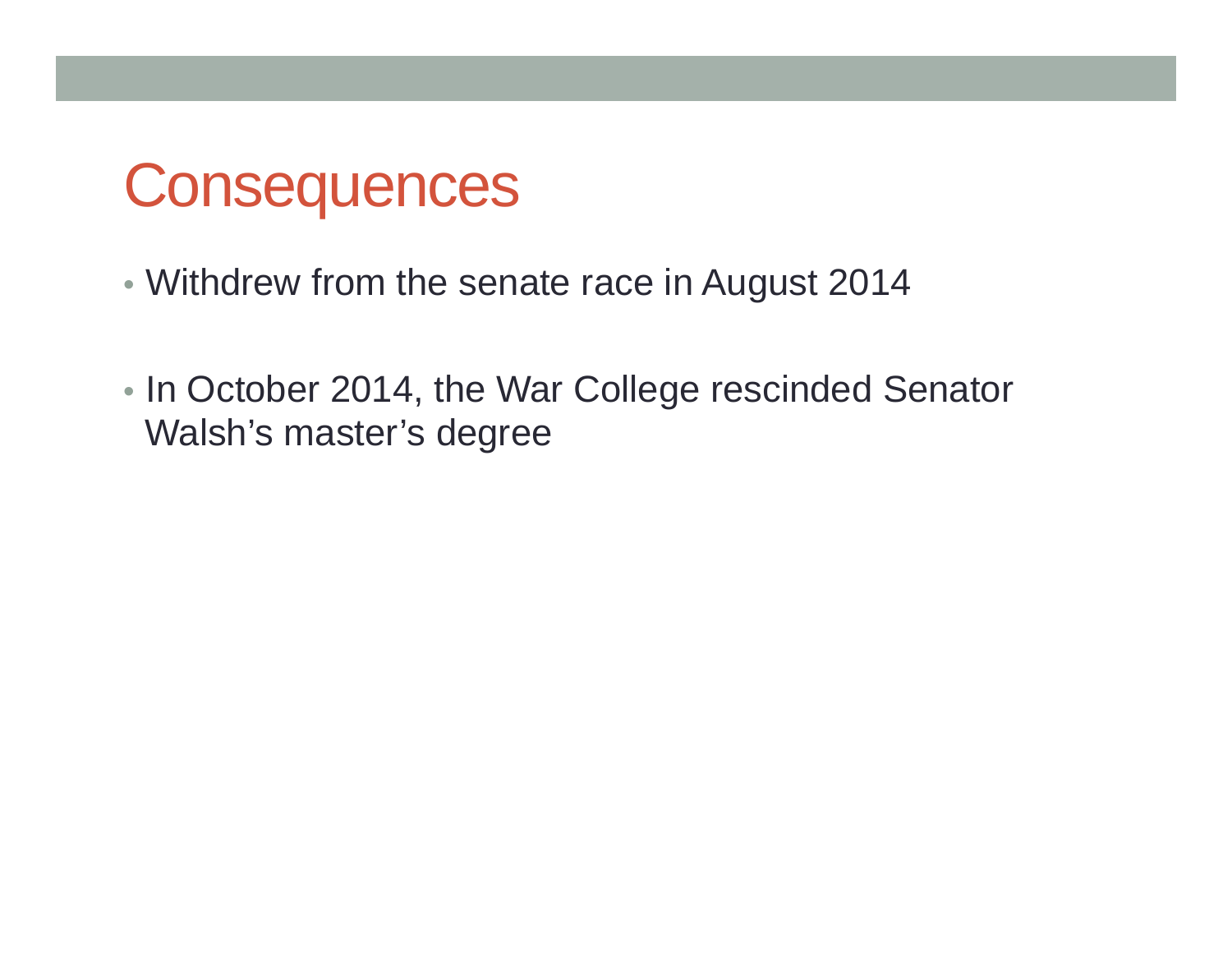## What did Senator Walsh do wrong?

- Plagiarism of words
	- "Throughout the paper Mr. Walsh cites the work of other authors in footnotes, but uses their exact – or almost exact – language without quotation marks." NY Times
- Plagiarism of ideas
	- The six major conclusions of the paper were copied from another document without a citation, implying that the conclusions are original.

When writing about the work of others, cite the original source and paraphrase or use quotations marks.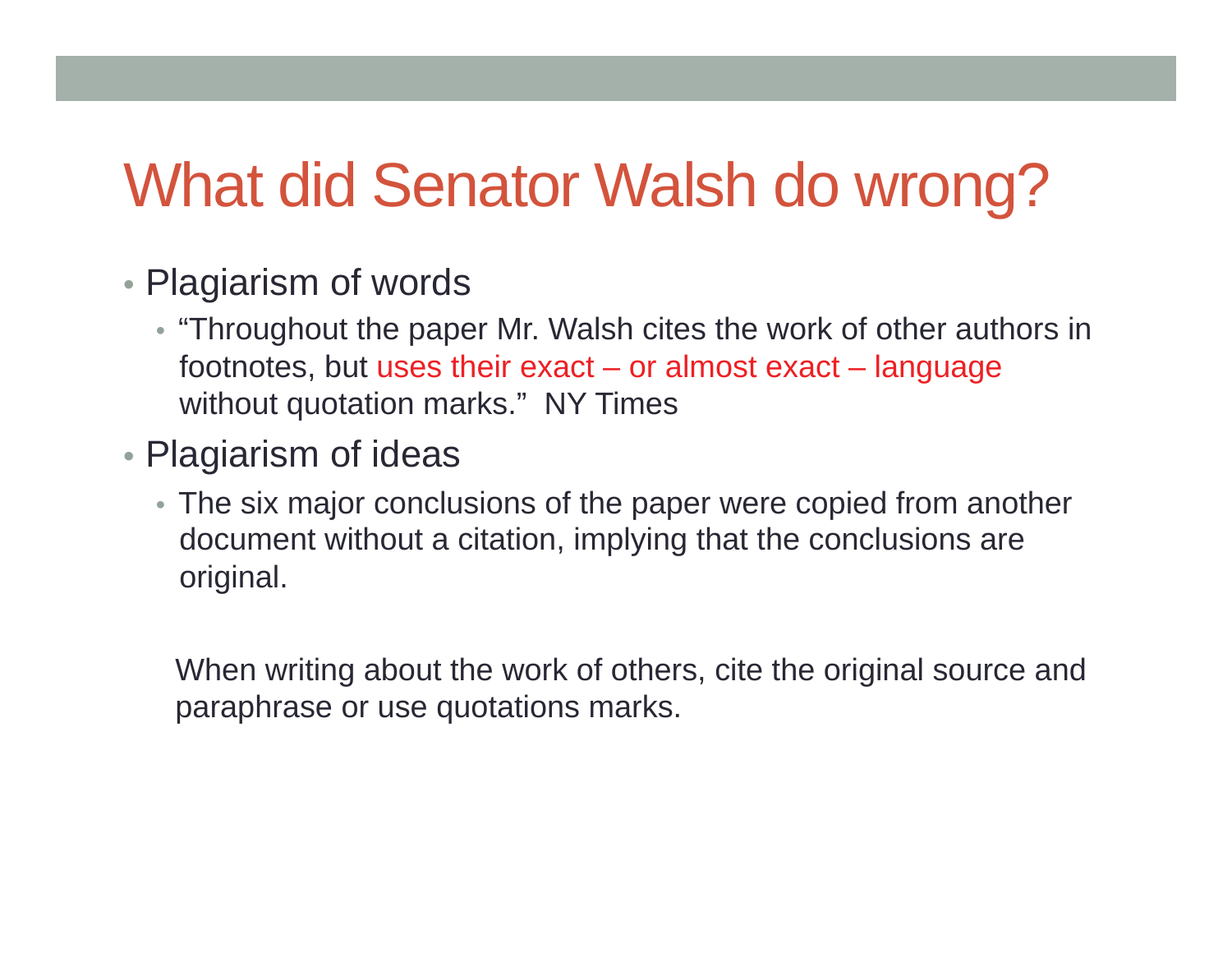Understanding Plagiarism: Authorship & Publication

> *In acknowledging the work of others, you demonstrate that you:*

- •*Comprehend* others' ideas
- *Respect* other scholars, including peers
- •*Prove the value* of your own original ideas
- • *Uphold the integrity* of your own ideas as well as those of others, and in the context of funded research, the integrity of Cornell and the funding agency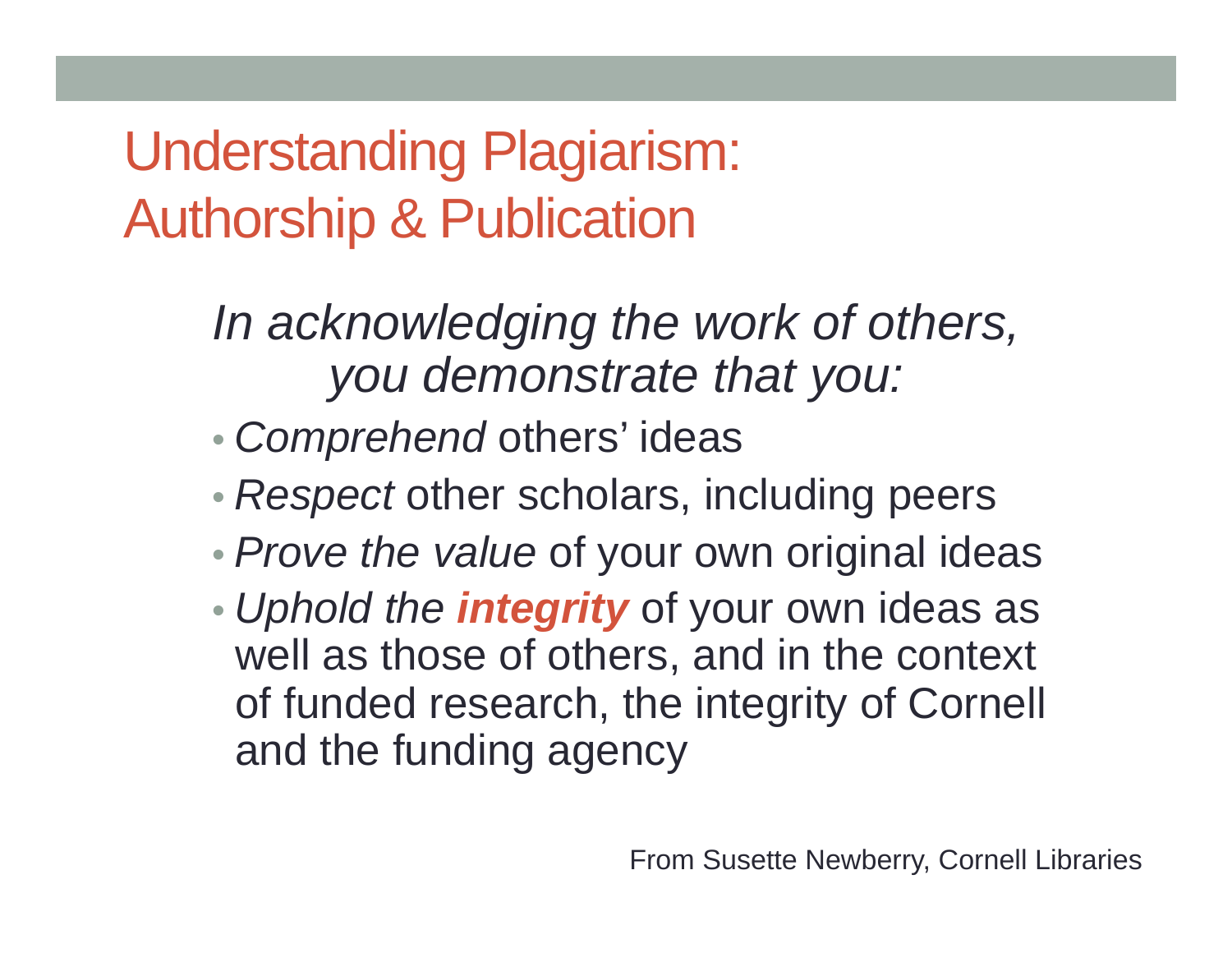# Detection of Plagiarism

- Turnitin
- CrossCheck
	- Part of CrossRef, a publishing association
	- Plagiarism screening
		- Database of journal content
		- iThenticate software to screen submissions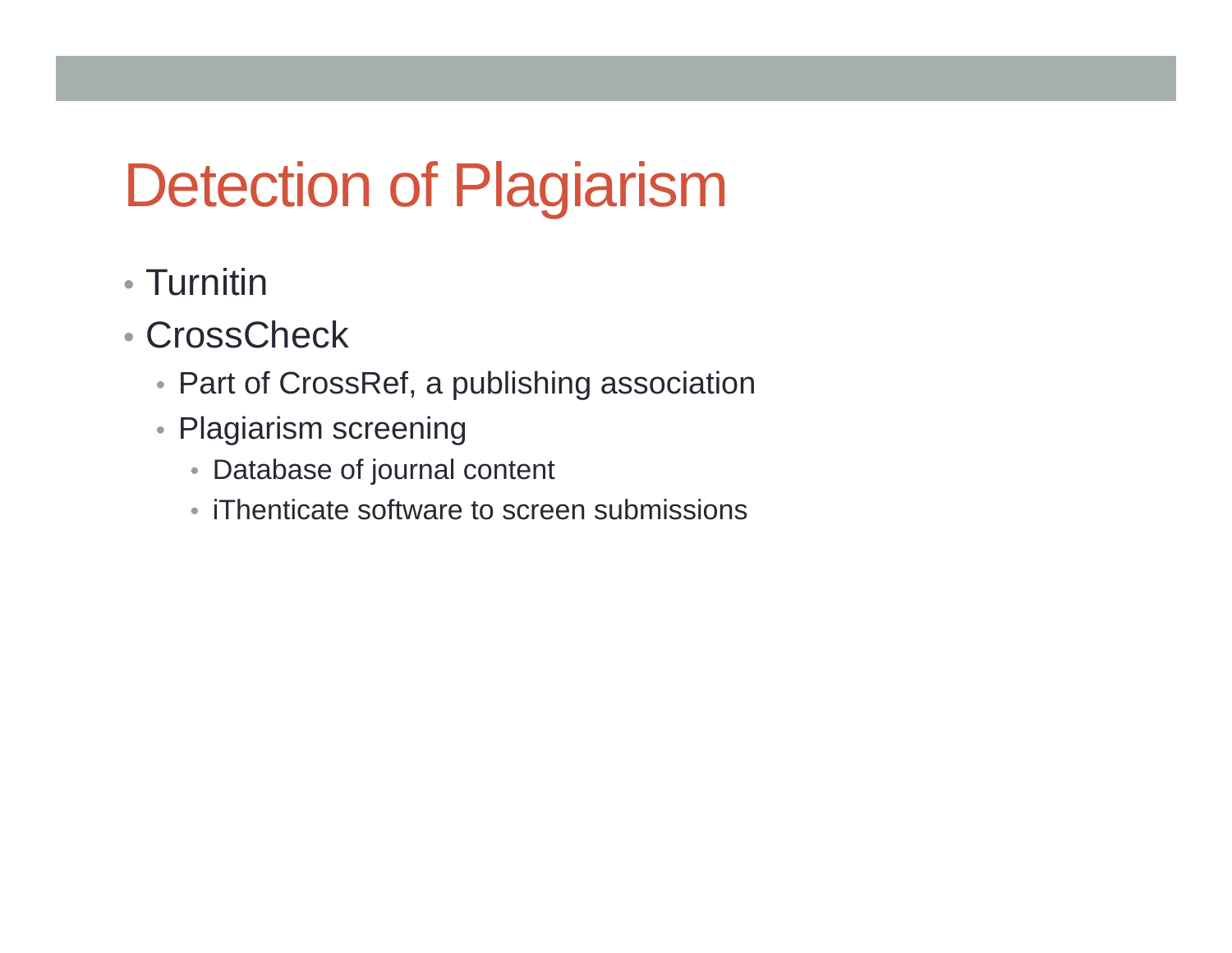### How to recognize and avoid plagiarism?

#### Take the quiz -

https://plagiarism.arts.cornell.edu/tutorial/exercises.cfm

#### Use the resources to help you write

- Tutorial and helpful tools specific to Cornell policies and practices  $\bullet$ https://plagiarism.arts.cornell.edu/tutorial/index.cfm
- Dealing with Plagiarism in the digital world, and some faculty perspectives on plagiarism  $\bullet$ https://digitalliteracy.cornell.edu/tutorial/dpl3320.html
- Tips and advice from Weill Cornell Medicine on how to avoid plagiarism ۰ http://weill.cornell.edu/education/curriculum/plagiarism.html
- Cornell's copyright information center  $\bullet$ copyright.cornell.edu
- From the Cornell Library, tips for TAs and students on how to detect and avoid plagiarism  $\bullet$ http://guides.library.cornell.edu/c.php?g=154319&p=1368714 http://guides.library.cornell.edu/c.php?g=31661&p=1396897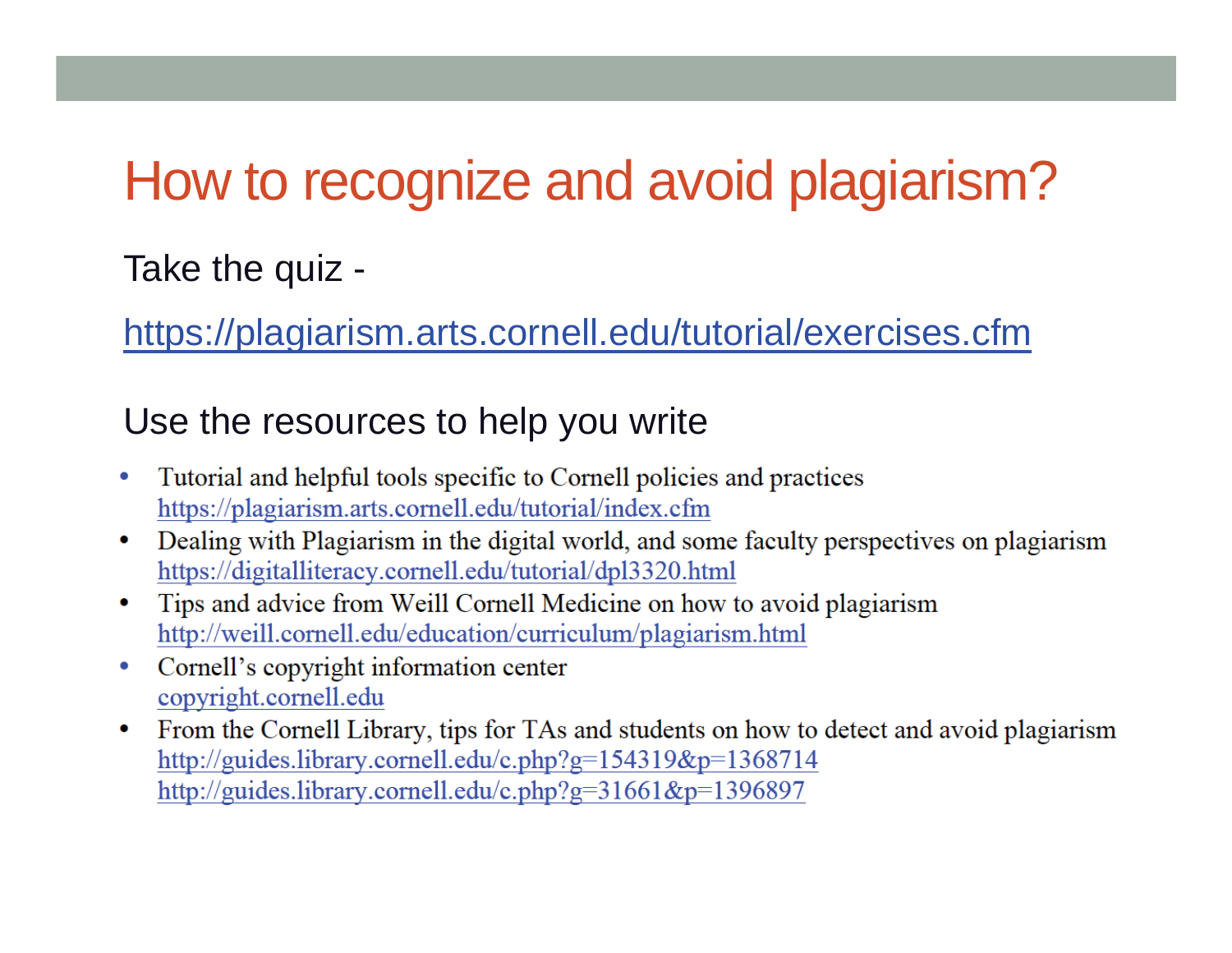# Self-plagiarism

Definition: "reusing one's own work without proper attribution or citation. Some people do not view self-plagiarism as plagiarism because it does not involve intellectual theft".

Shamoo and Resnik 2015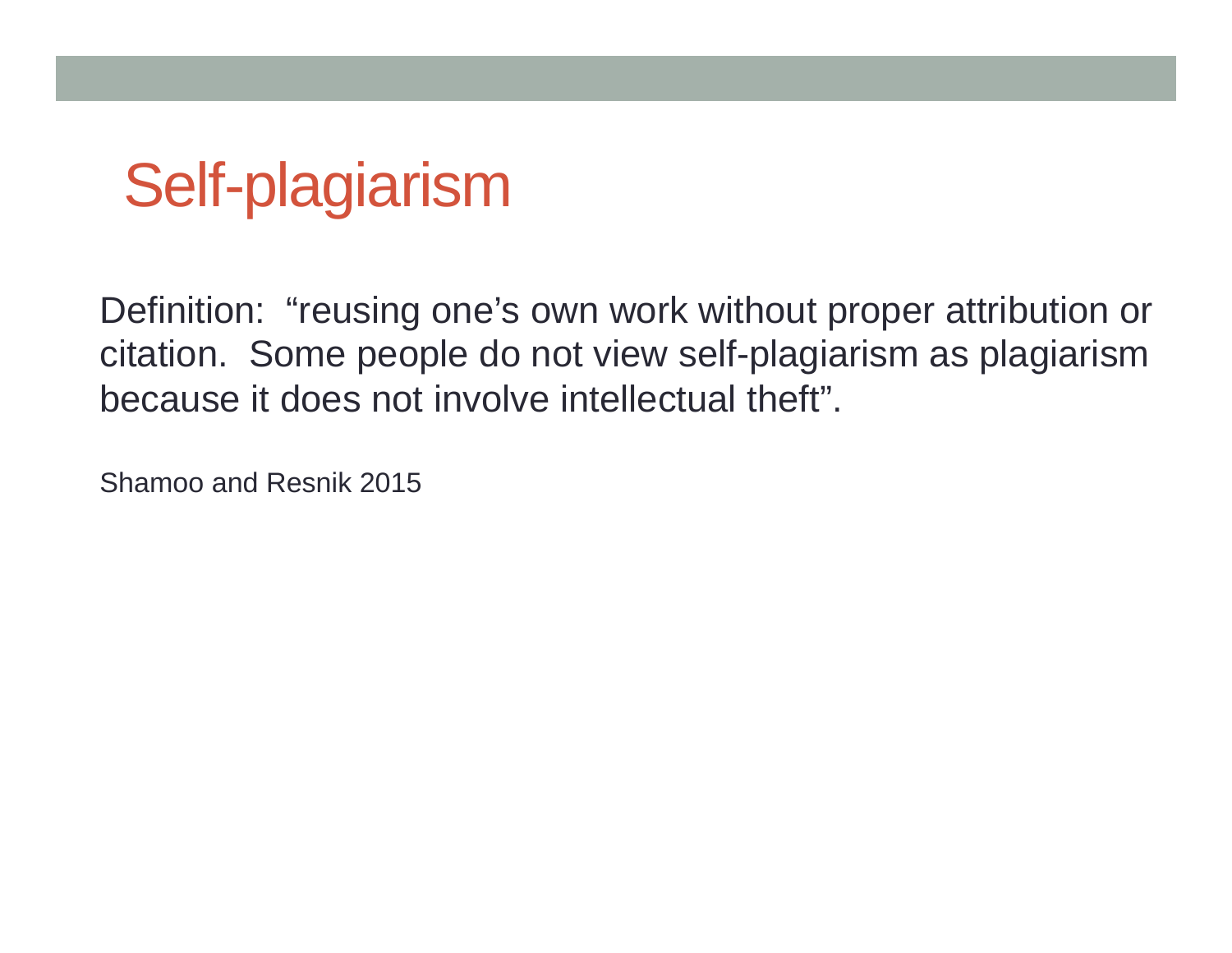

### Lehrer Apologizes for Recycling Work, While New Yorker Says It Won't Happen Again

By JENNIFER SCHUESSLER JUNE 20, 2012 4:03 PM 45 Comments

The science writer Jonah Lehrer, author of the runaway bestseller "Imagine: How Creativity Works," has become the latest high-profile journalist to be caught up in a plagiarism scandal, with a counterintuitive twist that could come right out of his own books: The journalist he has been accused of borrowing from is himself.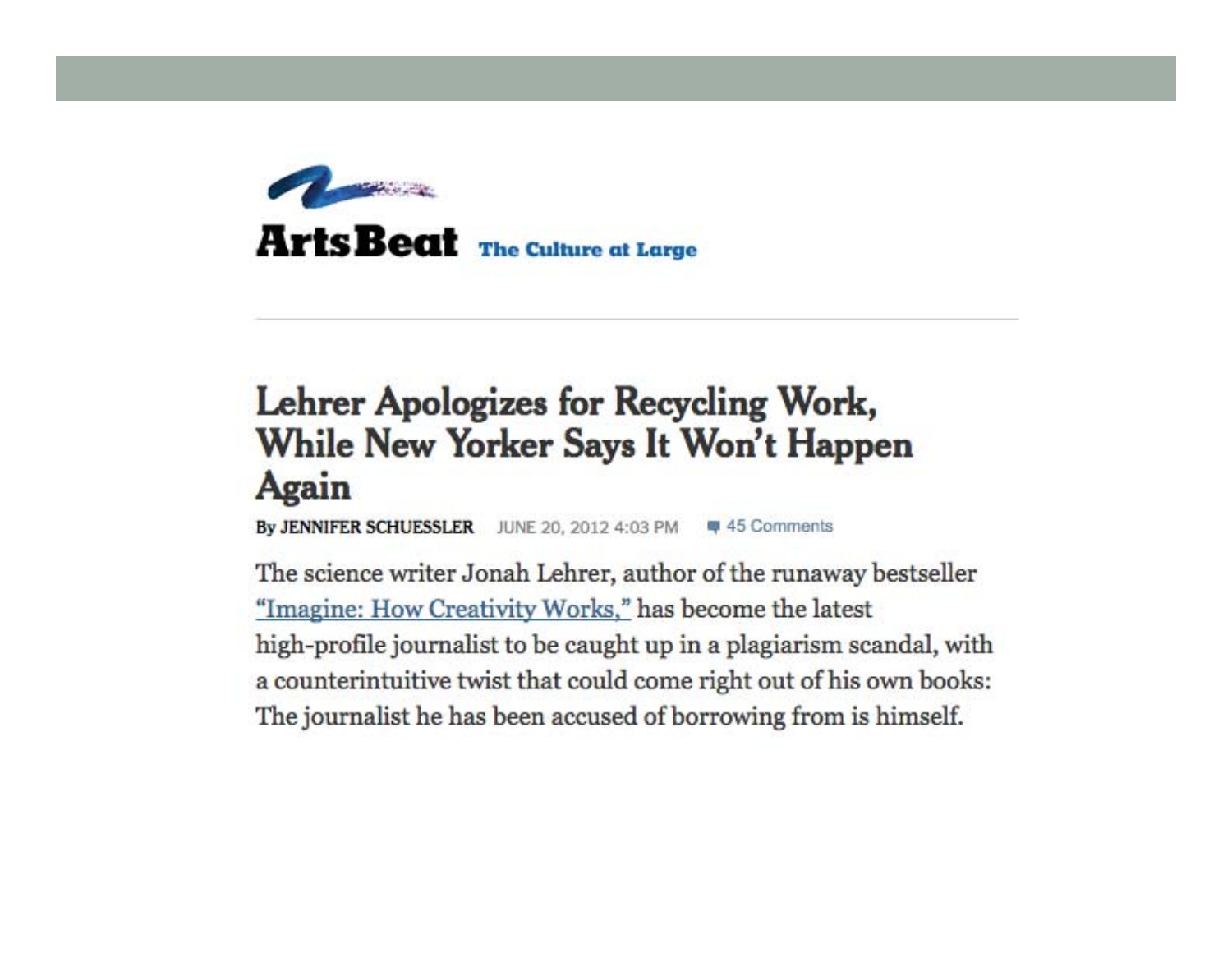## Duplicate or redundant publication

- Publish the same intellectual material twice as original research
- Submit to two journals simultaneously
	- Violation of journal policies
- When is this acceptable?
	- Publish the same work in your thesis and in a journal
	- Primary data in an original research paper; reprint with permission and attribution in a review or methods paper
	- Grant applications reuse of text and figures is acceptable when submitting to multiple agencies
	- Be aware of copyright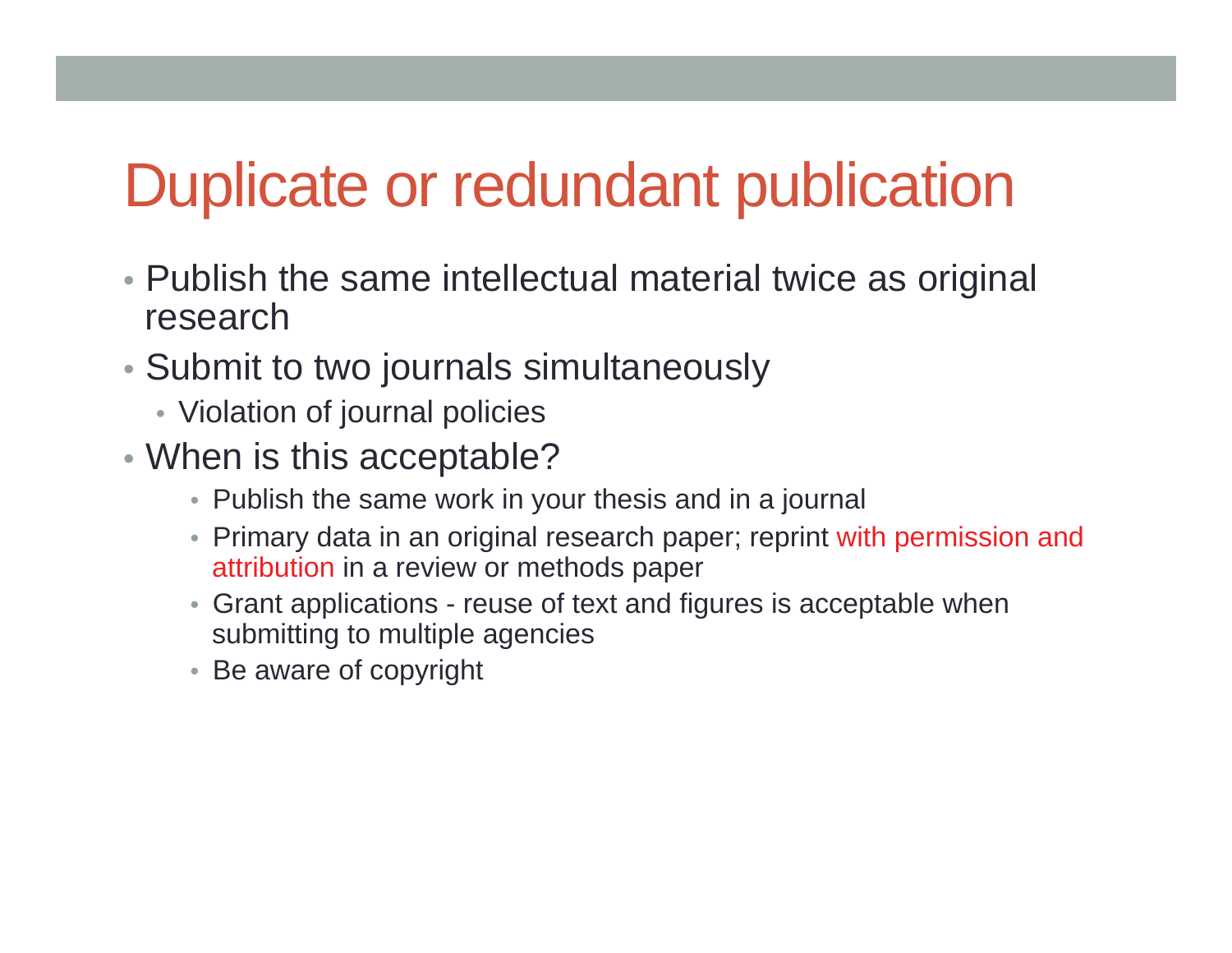# Duplicate or redundant publication

- Publish the same intellectual material twice as original research
- Submit to two journals simultaneously
	- Violation of journal policies
- When is this acceptable?
	- Publish the same work in your thesis and in a journal
	- Primary data in an original research paper; reprint with permission and attribution in a review or methods paper
	- Grant applications reuse of text and figures is acceptable when submitting to multiple agencies
	- Be aware of copyright

http://ori.hhs.gov/avoiding-plagiarism-self-plagiarism-and-other-questionable-writingpractices-guide-ethical-writing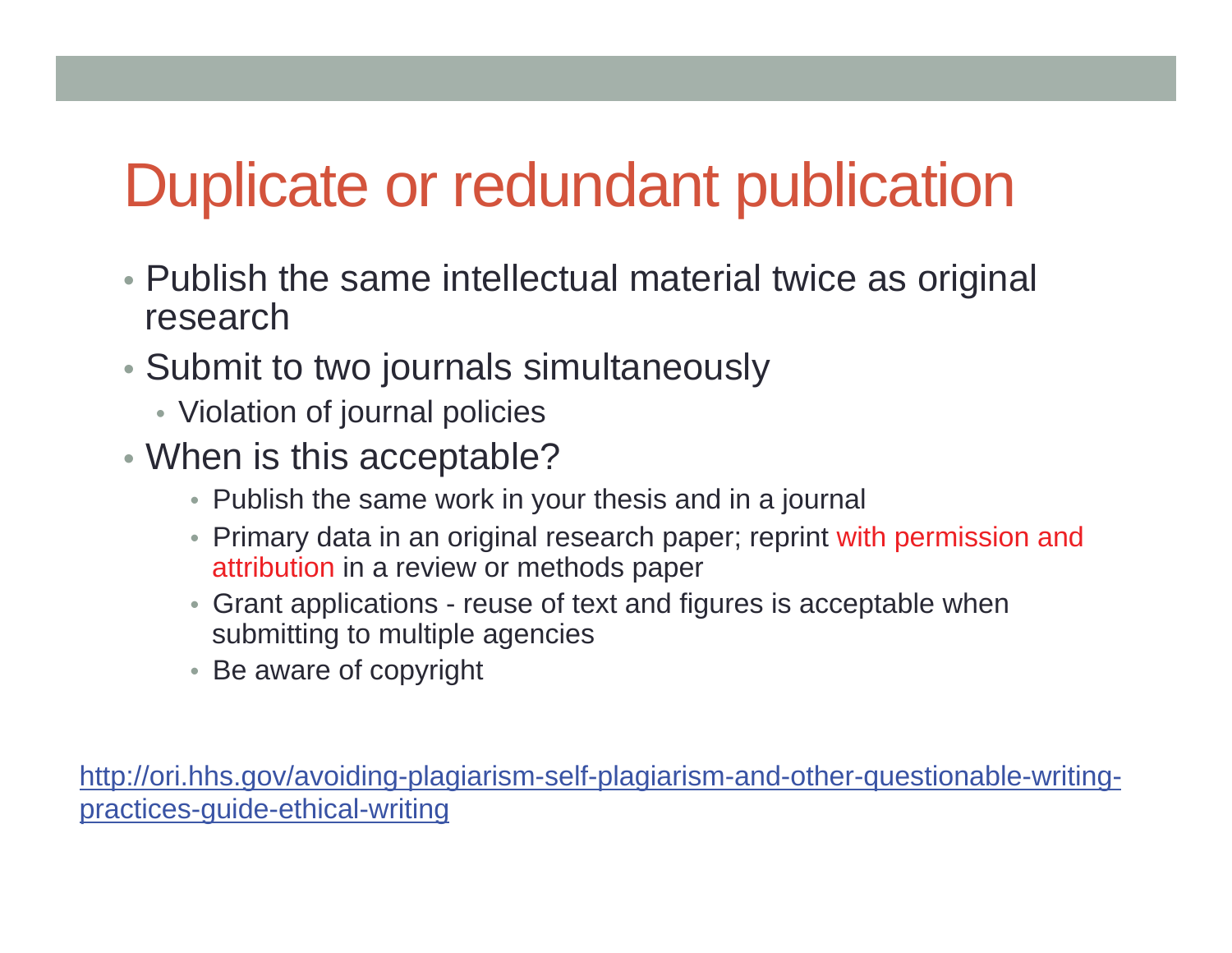### **Cases**

- LaCroix Reuse of sentences and a paragraph describing methods from prior publications in a review by the same authors
	- Questions about ethics of reusing one's own text
	- Resolving an authorship issue
- Dornfeld Plagiarism of ideas
	- Plan experiments based on data in a paper under review
	- Confidentiality of the review process; mentor-student relationship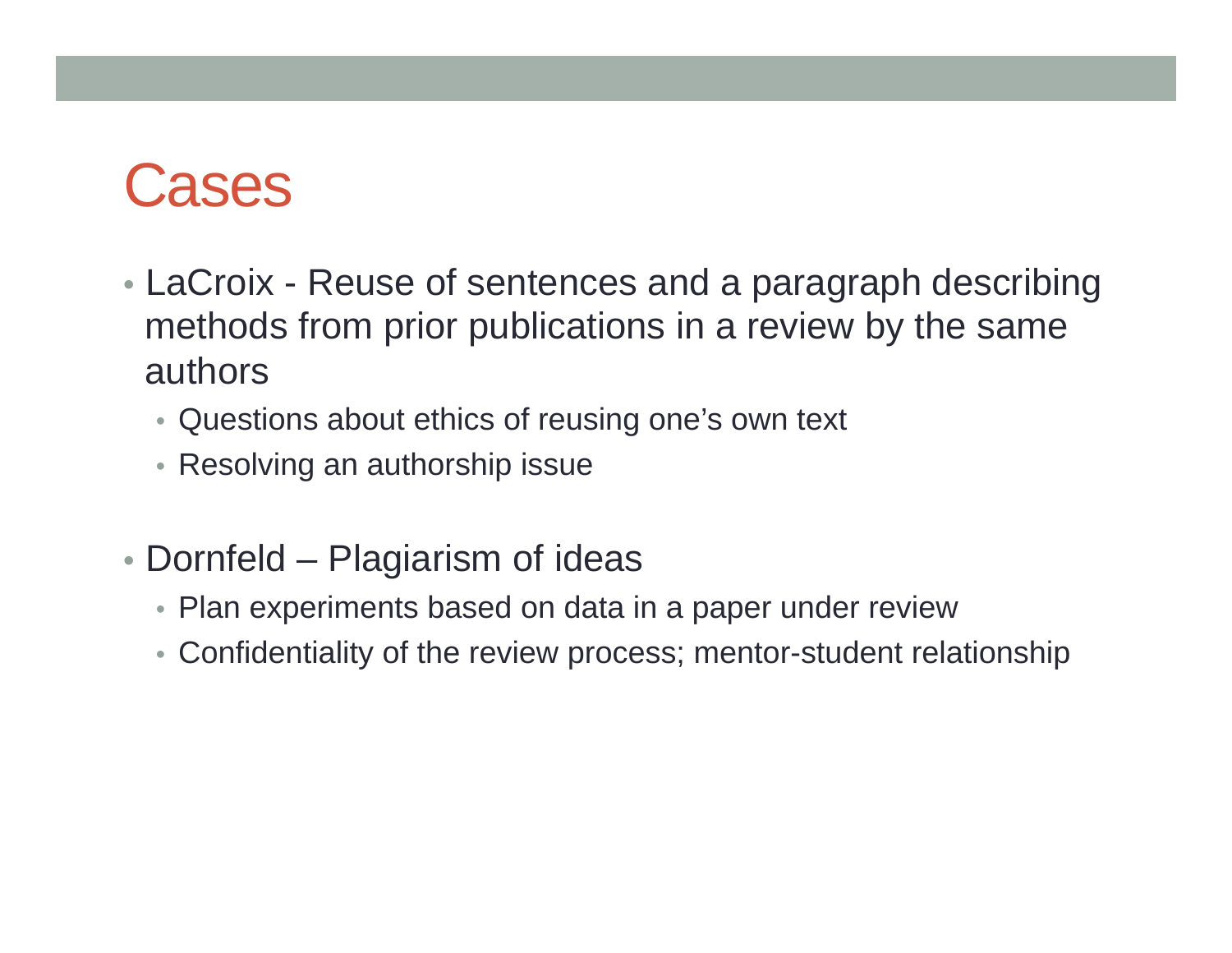### Schedule and Logistics

- Small-group case study discussions
- Begin with the case that is face-up in your folders
	- LaCroix case Self plagiarism; authorship
	- Dornfeld case Plagiarism of ideas
- Each group will contribute a question for the panel runners will collect the questions
- Reconvene for the panel discussion
- Final comments
- Lunch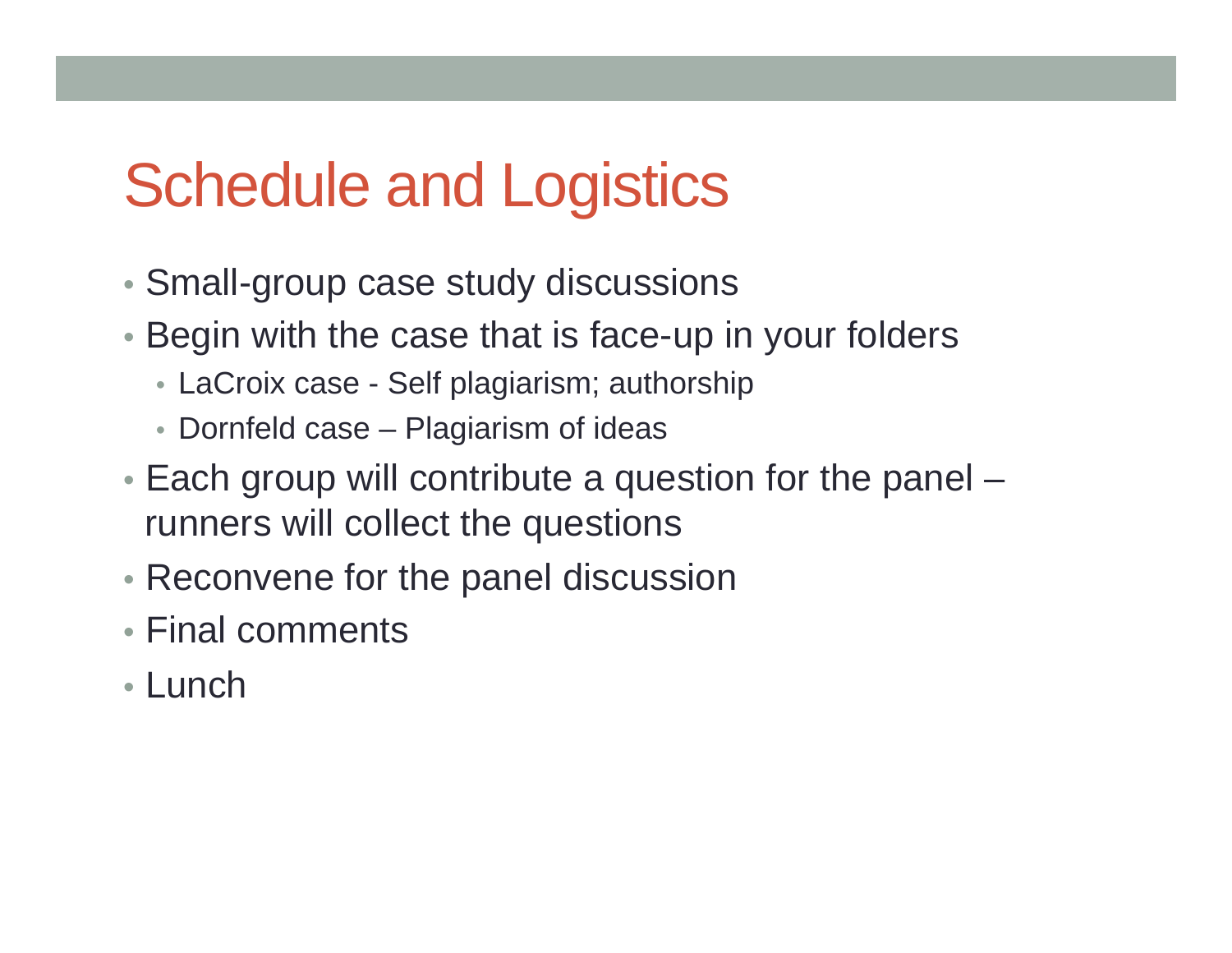### Topics for lab meeting discussions

- Best practices in ethical writing
- Ethical review of manuscripts and proposals
- Take the quiz!
- https://plagiarism.arts.cornell.edu/tutorial/exercises.cfm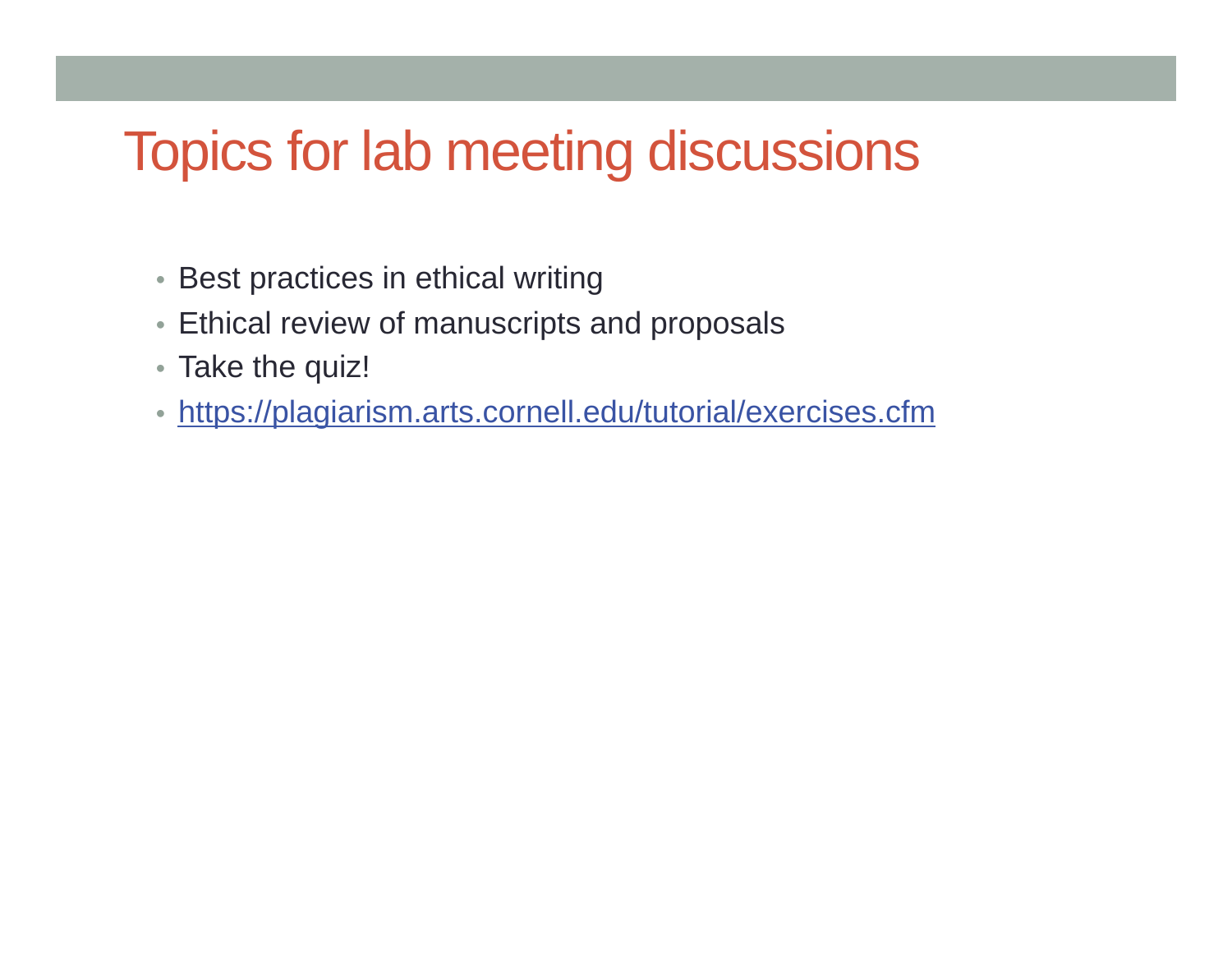### "Who you gonna call?"\*

- DGS, Special Committee, Department Chair
- Amita Verma Research Integrity Officer for Cornell University av234@cornell.edu
- Dr. Jan Allen, Associate Dean for Academic and Student Affairs, Cornell Graduate School
- University Ombudsman ombudsman@cornell.edu

\* *Ghostbusters* theme song